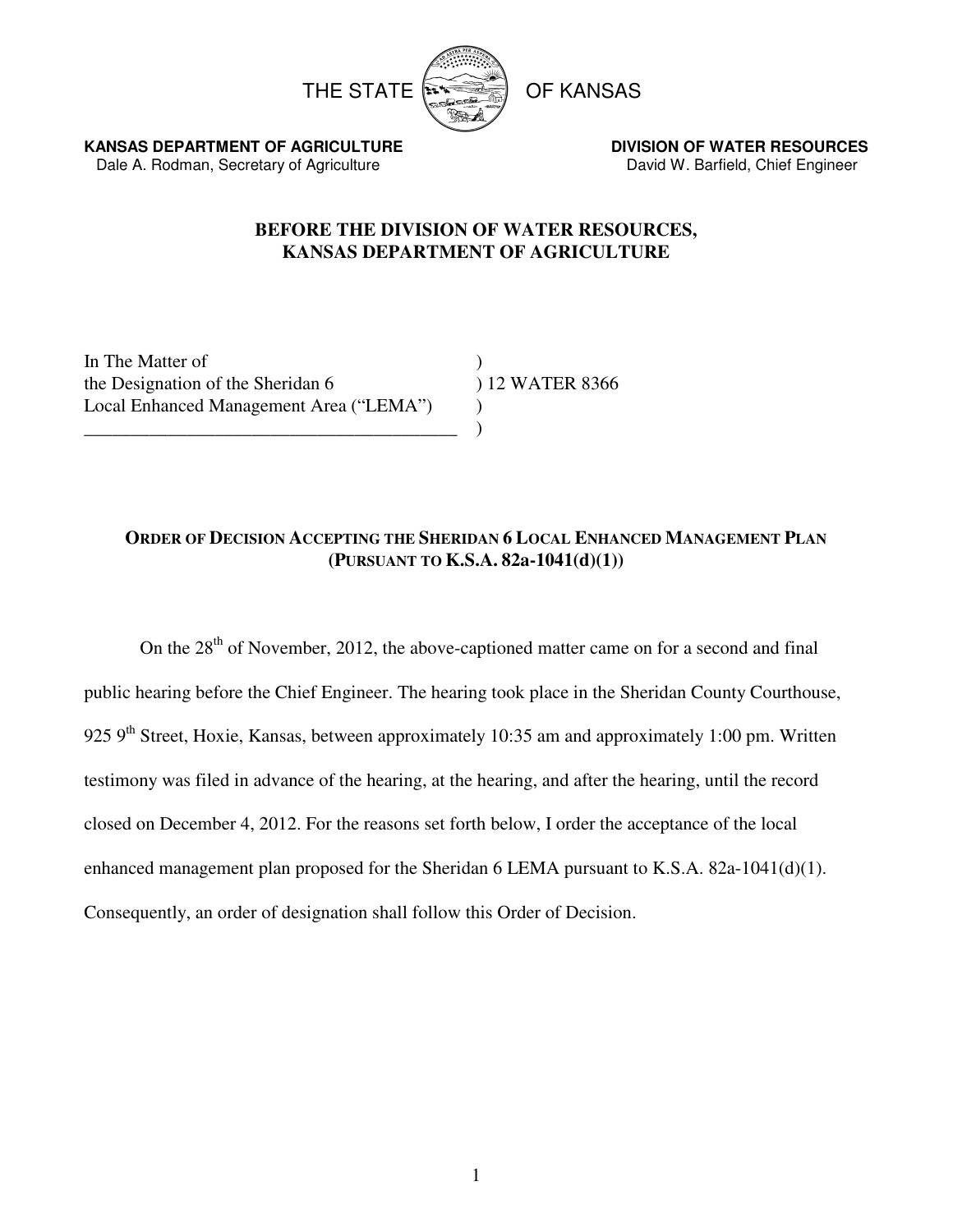#### **I. PROCEDURAL BACKGROUND.**

1. On July 16, 2012, Northwest Kansas Groundwater Management District No. 4 ("GMD4") submitted the Sheridan 6 High Priority Area Enhanced Management Proposal ("Proposal") to the Chief Engineer, Division of Water Resources ("DWR"), for review pursuant to K.S.A. 82a-1041(a). GMD4 Exh. 1, App. 2, pp. 18-24. Upon receipt of the Proposal, DWR conducted such a review. Based on that review, I found that "on its face," the Proposal meets the threshold requirements of K.S.A. 82a-1041(a). *Id.,* pp. 25-26. I initiated proceedings to consider the designation of a Local Enhanced Management Area ("LEMA") accordingly. DWR Exh. A. To that end, I delegated my authority to a designated hearing officer to conduct an initial public hearing on the matter. *Id.* Notice of the first public hearing took place as documented in DWR Exhs. A through F-1.1

2. The initial public hearing in this matter took place on September 13, 2012, before the hearing officer, Ms. Constance C. Owen, in Hoxie, Kansas. Based on the testimony provided at that hearing and the applicable law, Ms. Owen concluded that the Proposal "satisfies the three initial requirements for approval" as set forth in K.S.A. 82a-1041(b)(1)-(3). DWR Exh. T, p. 8. Because Ms. Owen's findings were favorable on these three requirements and because she did not recommend expanding the geographical boundaries set forth in the Proposal, K.S.A. 82a-1041(b) required a subsequent hearing concerning the Proposal, and I set that hearing accordingly. DWR Exh. F-2.2

3. The Notice of the second public hearing denotes the time and the place of the hearing, and states that the hearing will consider "whether to accept, reject, or suggest modifications to the proposed LEMA." DWR Exh. F-2. The Notice of Hearing was provided to water right holders of record

-

<sup>1</sup> Because of a counting error, there are two exhibits labeled as DWR Exh. F: the proof of publication of the notice of hearing for the first hearing in Vol. 31, No. 32 of the Kansas Register, dated August 9, 2012, the last exhibit DWR entered into the record for the first hearing; and the notice of hearing for the second hearing, dated October 10, 2012, the first exhibit DWR entered into the record for the second hearing. To correct this error, the earlier Exhibit F has been relabeled DWR Exh. F-1, and the later Exhibit F has been relabeled DWR Exh. F-2. DWR regrets the error.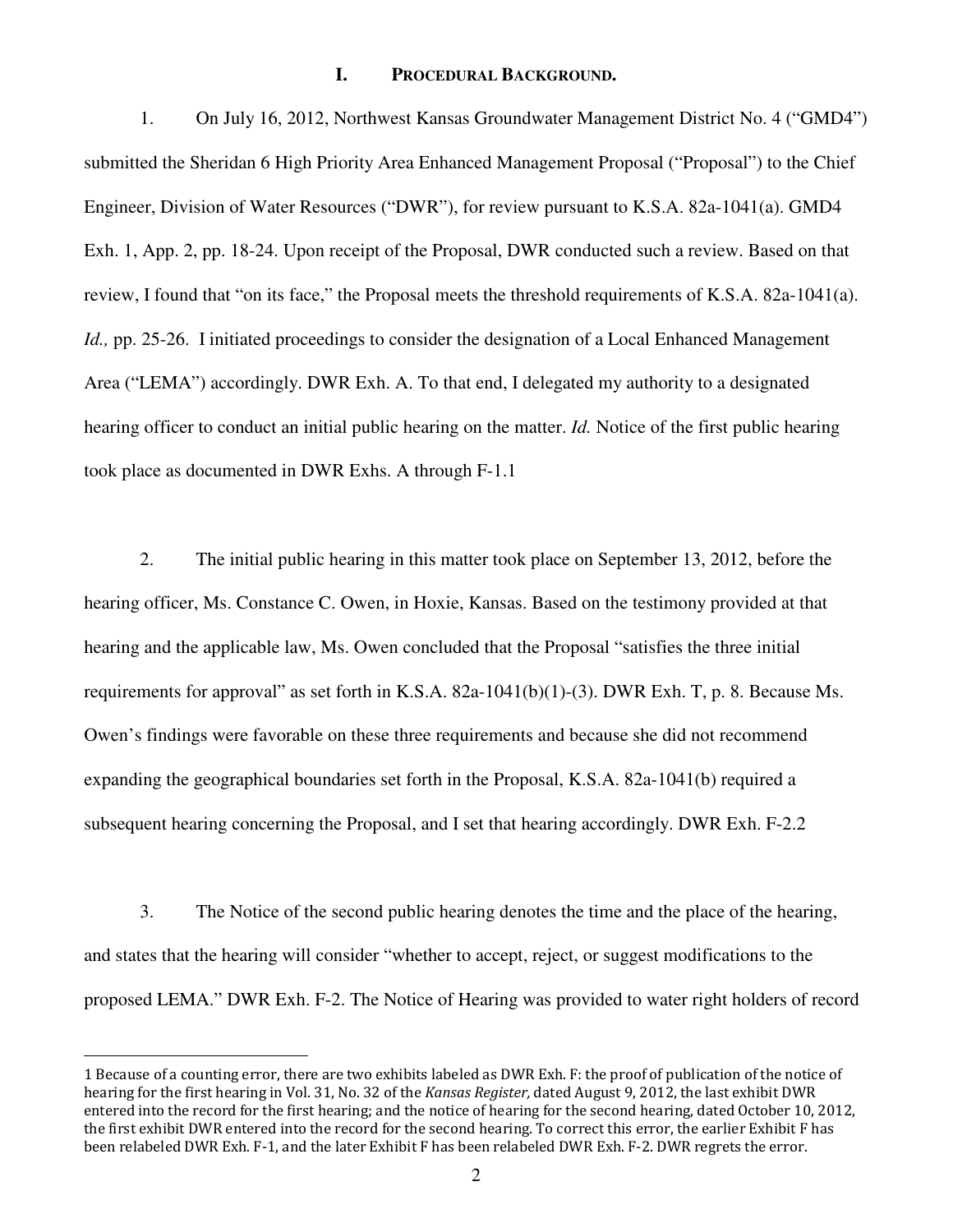or their designated water use correspondents of record in the area by certified mail. DWR Exhs. G, H. A copy of the Notice of Hearing was published on October 18, 2012 in the *Kansas Register,* DWR Exh. J, and in the Hoxie *Sentinel,* a newspaper of general circulation in Sheridan and Thomas counties*,* DWR Exh. I.

## **II. APPLICABLE LAW AND THE PURPOSE OF THIS ORDER OF DECISION.**

1. A LEMA is a creature of statute, K.S.A. 82a-1041 in particular, that engages both the Kansas Water Appropriation Act ("KWAA"), K.S.A. 82a-701 *et seq.,* and the Groundwater Management District Act ("GMDA"), K.S.A. 82a-1020 *et seq.* K.S.A. 82a-1041 sets forth the requirements and limitations for establishing LEMA's. As part of the GMDA, K.S.A. 82a-1041 allows groundwater management districts to address groundwater declines and other conditions of concern through locally-generated management plans that include specific goals and corrective control provisions. These plans must be consistent with state law. This local autonomy over the management plan distinguishes LEMAs from Intensive Groundwater Use Control Areas, or "IGUCAs," as set forth at K.S.A. 82a-1036 through 82a-1038. The LEMA statute, K.S.A. 82a-1041, refers to an IGUCA statute, K.S.A. 82a-1036, for its shorthand articulation of the groundwater conditions that may give rise to the establishment of a LEMA. K.S.A. 82a-1041(a). A LEMA must comport with the public interest, a term that figures prominently in both the KWAA and the GMDA, because the Chief Engineer has the statutory duty to regulate the distribution of the state's water resources for the benefit of all of its inhabitants according to the law. K.S.A. 82a-1041(b)(2); K.S.A. 82a-706; K.S.A. 82a-702; K.S.A. 82a-1020. A LEMA comes into being by an Order of Designation of the Chief Engineer, who is statutorily charged with the enforcement and administration of the water laws of Kansas. K.S.A. 82a-1041(e), K.S.A. 82a-706. An order of designation is the final agency action of DWR, and is distinct from this

 $\overline{a}$ 

<sup>2</sup> See note 1 above.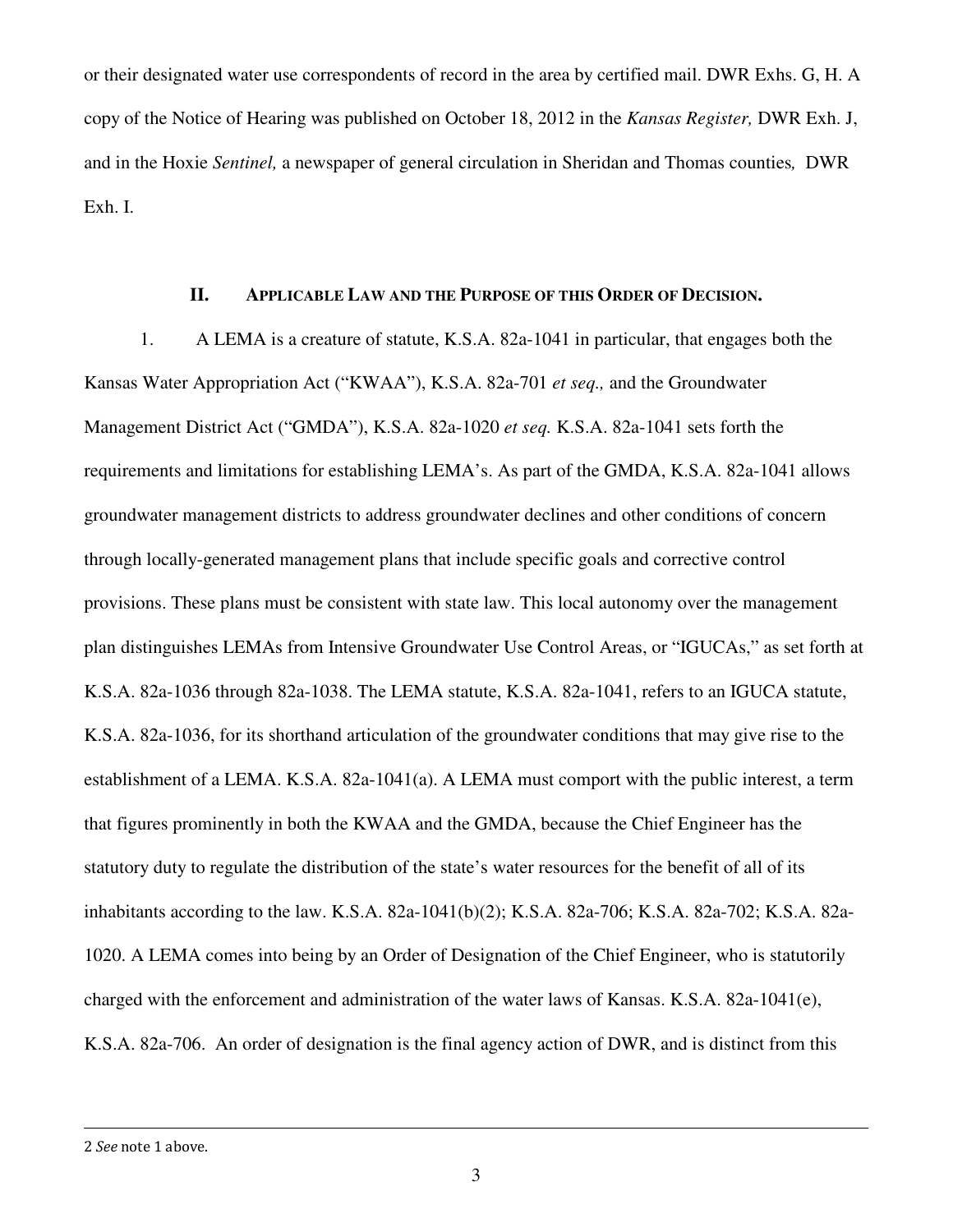Order of Decision, which is an intermediate step in the LEMA process. *See* 82a-1041(d) through 82a-1041(h).

2. K.S.A. 82a-1041(b)-(d) sets forth the specific process that applies to this second public hearing, which took place subsequent to the initial public hearing as summarized in Section I above. The Proposal is a "local enhanced management plan" as that latter term is used throughout K.S.A. 82a-1041. The subject matter of this second public hearing is statutorily limited to the Proposal that my office initially reviewed in July and August of 2012. K.S.A. 82a-1041(c). Pursuant to K.S.A. 82a-1041(d), this second public hearing provides the necessary forum in which the public, including GMD4, contributes testimony on the question of "whether to accept, reject, or suggest modifications to the proposed LEMA [i.e., the Proposal]." DWR Exhs. I, J. This second hearing was the final public hearing in this matter, and the record closed on December 4, 2012. *Id.* Consequently, K.S.A. 82a-1041(d) requires the Chief Engineer to issue an order of decision either: (1) accepting the Proposal; (2) rejecting the Proposal; (3) returning the Proposal and providing GMD4 the opportunity to resubmit it within 90 days; or (4) returning the Proposal to GMD4 with proposed modifications that do not impose additional reductions in groundwater withdrawals. Based upon the language of K.S.A. 82a-1041(d)-(e), the order of decision is just that: an order of the Chief Engineer indicating his decision to accept the Proposal, reject it, or return it for modification and resubmission.

3. If the Chief Engineer issues an order of decision accepting the Proposal pursuant to K.S.A. 82a-1041(d)(1), then K.S.A. 82a-1041(e) requires an order of designation that designates the area in question as a LEMA. K.S.A. 82a-1041(f) specifically requires the order of designation to set forth the circumstances and appropriate findings that support that order, and to order the adoption of the specific corrective control provisions that the Proposal recommends. Those requirements do not attach to the order of decision, which is an intermediate order. Therefore, while this Order of Decision does provide a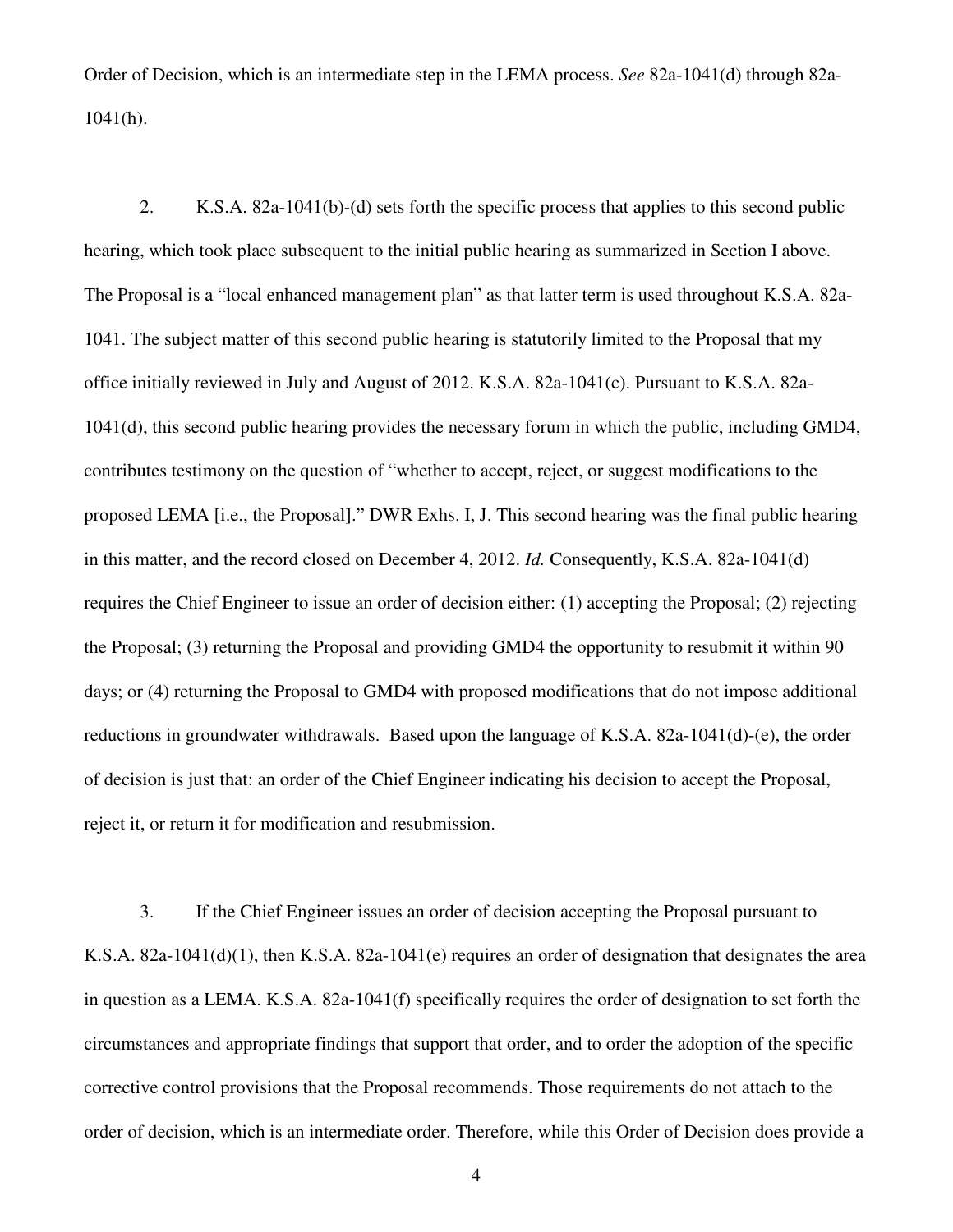skeletal summary of the testimony presented in this matter, it provides only those findings that are necessary at this intermediate stage, and does not provide complete findings of fact and conclusions of law that are appropriate to the order of designation. Because this Order of Decision accepts the Proposal, the order of designation will be issued within a reasonable time, and will contain findings, conclusions, and other elements that are necessary and appropriate to final agency action.

#### **III. TESTIMONY.**

1. The record of the first public hearing in this matter has been incorporated into the record for this second public hearing. Transcript, p. 6.

2. Mr. Wayne Bossert, the Manager of GMD4, led the oral testimony in support of the Proposal. Assisting him was Mr. Raymond Luhman, the Assistant Manager of GMD4. Most of their oral testimony was essentially a summary and explication of GMD4 Exh. 1, which consists of: GMD4's written testimony in this proceeding; Appendix 1 to that testimony, which is the Proposal; and seven other appendices. GMD4's testimony summarized the Proposal, explained and defended the process by which GMD4 set the geographical boundaries of the Sheridan 6 LEMA, and emphasized the extensive deliberative process which produced the main provisions of the Proposal. At the second hearing, GMD4 also provided GMD4 Exh. 3, an academic study entitled "Potential Economic Impact of Water Use Changes in Northwest Kansas," by Drs. Bill Golden, Jeff Peterson, and Dan O'Brien. Following the second hearing, GMD4 provided supplementary written testimony in support of the Proposal. GMD4 Exhs. 4-5. This supplemental testimony responded to a number of specific questions and concerns that arose from both public hearings, including specific questions and requests from me.

3. Mr. Brownie Wilson of the Kansas Geological Survey provided both written and oral testimony in support of the Proposal. GMD4 Exh. 2. His testimony focused upon the technical methods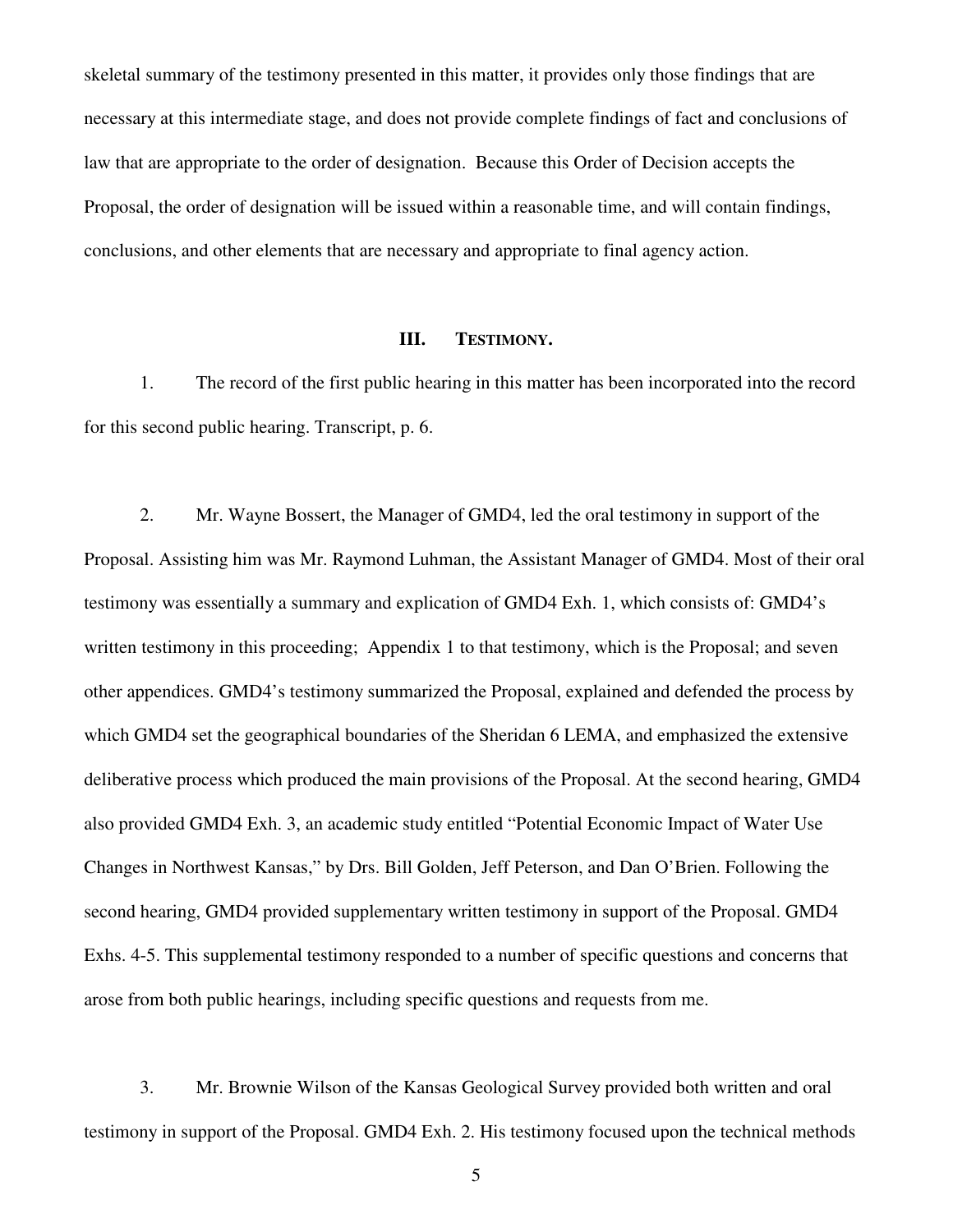by which GMD4 set the geographical boundaries of the Sheridan 6 LEMA, and hydrogeological information concerning the groundwater flow characteristics of the Ogallala-High Plains Aquifer beneath the Sheridan 6 LEMA.

4. GMD4 Exhs. 1 through 5 were accepted into the record.

5. DWR provided written testimony in support of the Proposal. Mr. Andrew Lyon of DWR submitted two reports. The first report, "Northwest Kansas Model Development Process," dated November 15, 2012, DWR Exh. K, summarized the Northwest Kansas Model ("NWK Model"), a computer groundwater model adapted from the Republican River Compact Administration Groundwater Model and calibrated "for the purposes of better predicting groundwater levels in northwest Kansas and to analyze alternative groundwater management scenarios in GMD 4." DWR Exh. K, p. 1. This report contains three attachments. Attachment 1 to DWR Exh. K is a report by S. S. Papadopulos & Associates, "NW Kansas Model Calibration," dated April, 2009, and was submitted as DWR Exh. L. Attachment 2 is a text file, "run\_base\_2006-2008.txt," which consists of model runs from the NWK Model; it was submitted as DWR Exh. M. Attachment 3, listed as "NWKS\_Model\_HPA\_SD6\_%\_Reductions\_ Attachment.png," is a graphic file entitled "Water level change since 2005 in spatially averaged heads for priority area 6 and for all of GMD4." This third attachment was submitted as DWR Exh. N.

6. Mr. Lyon also submitted a second report in support of the Proposal, "Northwest Kansas Model: Water Level Difference Between Pumping Scenarios," dated November 21, 2012, DWR Exh. O. This second report of Mr. Lyons contains three attachments. Attachment 1 to DWR Exh. O is identical to DWR Exh. L. Attachment 2 to DWR Exh. O, "NWKS\_Model\_WLD\_Scenario1vs3.bmp," is a groundwater map entitled "Water Level Difference (ft), NWKS Model, Status Quo Pumping vs. HPA 30% Pumping Reduction (results at end of 2055)," and was submitted as DWR Exh. P. Attachment 3 to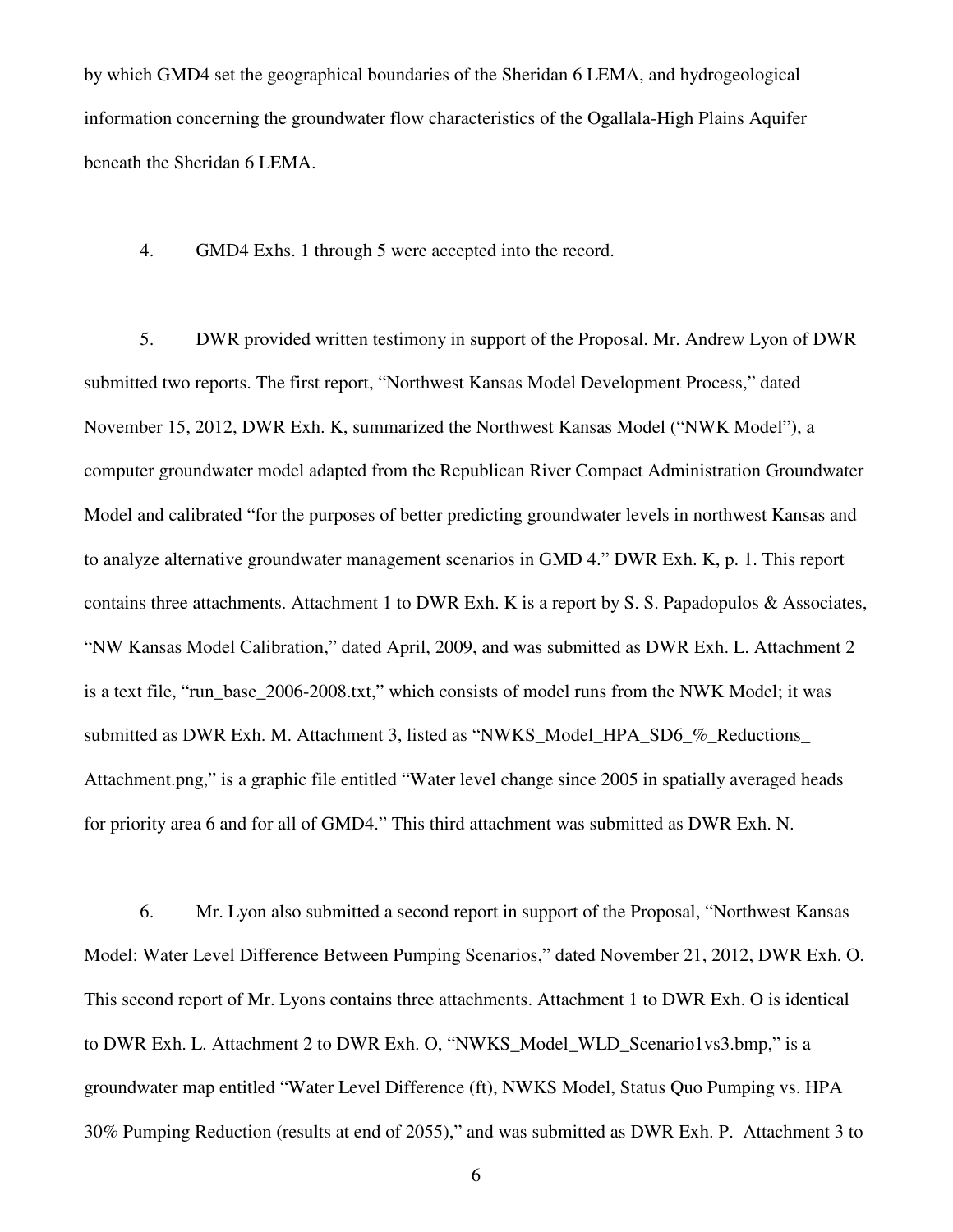DWR Exh. O, "NWKS\_Model\_WLD\_Scenario1vs3\_SD6.bmp," and was submitted as DWR Exh. Q. Finally, DWR submitted a map entitled "2010-2012 Saturated Thickness (ST) within Sheridan County 6 High Priority Area," as DWR Exh. R.

7. In addition to the exhibits from the first hearing (DWR Exhs. A through F-1), all of the exhibits DWR submitted for the second hearing (DWR Exhs. F-2 through R) were accepted into the record.

8. Mr. Edward Kemp, of Winona, Kansas, which is located in Logan County, submitted written testimony via electronic mail on December 4, 2012. Mr. Kemp's testimony was critical of DWR for allowing groundwater to be consumed at the present rate. Exh. 6. It was accepted into the record.

9. Mr. Scott E. Ross, Water Commissioner for the Stockton Field Office of DWR, spoke in support of the Proposal. He stressed that both DWR and GMD4 have cooperated for over four years to assist the stakeholders in the Sheridan County High Priority Area No. 6 "to achieve a workable means to conserve and extend the practical life of the local groundwater supply." Transcript, p. 76. On behalf of DWR, Mr. Ross pledged his full support to ensure that the Proposal would achieve "its locally generated goals." *Id.* at pp. 76-77.

10. Mr. Scott Maurath, a lifelong irrigator, a GMD4 board member for over ten years, GMD4 board president for four or five years, and a resident of Oakley Kansas, testified in support of the Proposal. He stressed that the Proposal sought to establish a conservation plan for the local groundwater supply that would not do irreparable damage to the local economy. Mr. Maurath also stressed the care with which GMD4 and the KGS had worked on the boundary issue. He stressed two aspects of this issue: first, that in applying different criteria and different threshold values to help determine the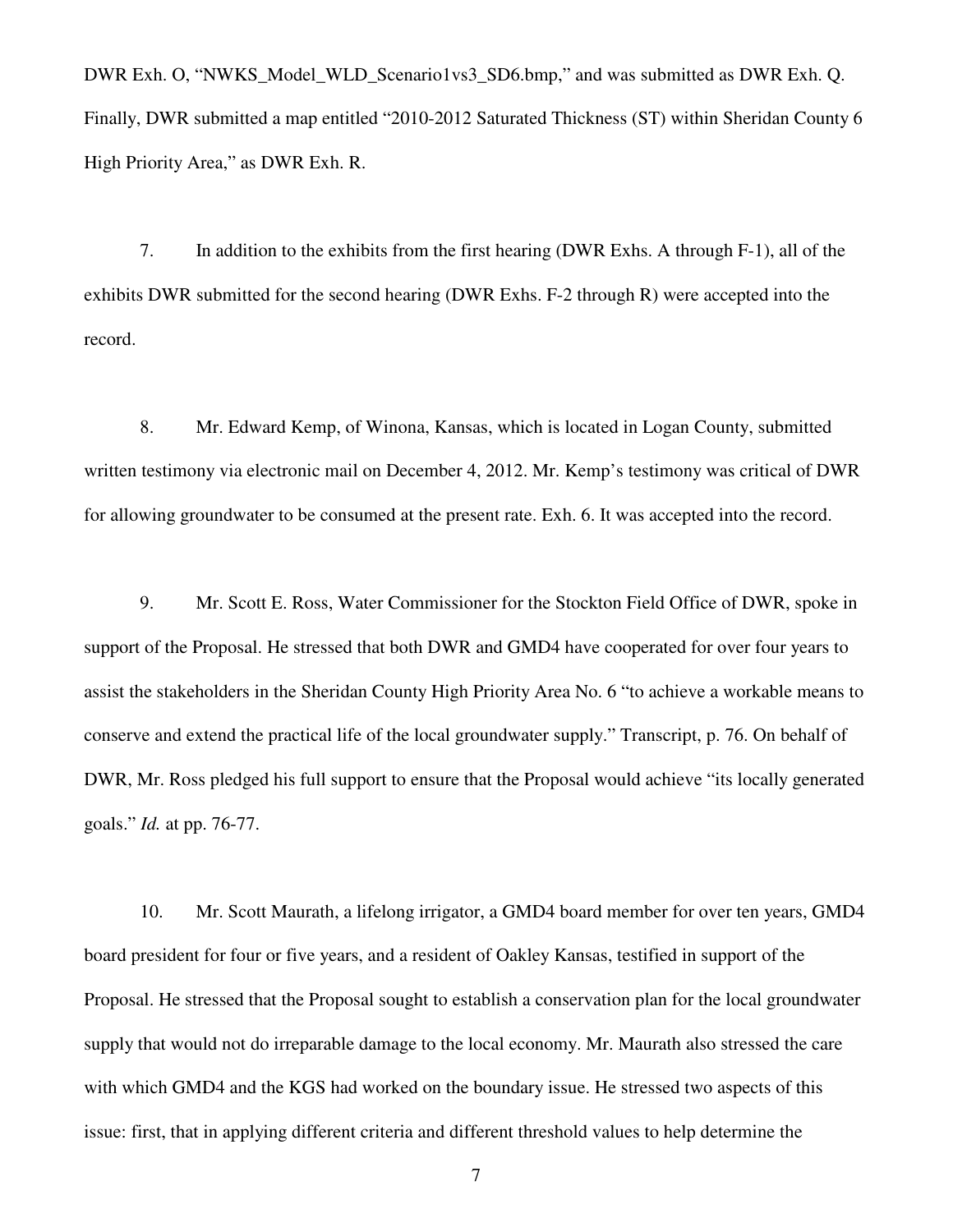boundaries of the LEMA, both GMD4 and the KGS consistently returned to roughly the same boundaries, with small differences. Transcript, pp. 79-81. Second, Mr. Maurath stressed the need to make the total geographical area of the LEMA big enough to achieve meaningful water use reductions, but small enough so that GMD4 and DWR could monitor and enforce the Proposal's provisions. *Id.* at p. 79.

11. Mr. Mitchell Baalman, a fourth-generation farmer from Sheridan County and also a GMD4 board member, testified in support of the Proposal. He stated that his family had become concerned by the problem of declining groundwater supplies as early as 1984, and that he and GMD4 have been working on the problem of addressing groundwater declines since the early 2000's—a problem that the LEMA process was intended to address more effectively than the IGUCA process, because the LEMA process enables the local GMD to retain control over the particular corrective control provisions of the LEMA. *Id.* at 82-86. Mr. Baalman believed that GMD4 and DWR can cooperate effectively in making sure the Sheridan 6 LEMA works as planned. *Id.* at p. 83. Mr. Baalman also stated that he believed that irrigators within the Sheridan 6 LEMA will "probably make more money" but not spend so much as a result of the reduction in groundwater pumping. *Id.* at pp. 83-84. When I questioned him about whether the reduction in groundwater pumping would actually increase his net profits, Mr. Baalman replied that "we'll probably net more . . . ." *Id.* at pp. 87-88. Mr. Baalman also stated that this reduction, coupled with the flexibility of the five-year allocation and the ability to move water rights among different points of diversion, would still enable him to farm his ground profitably during the proposed LEMA period of five years. *Id.,* pp. 87-90.

12. Mr. Brent Rogers, a farmer from northeast Sheridan County and a GMD4 board member who does not own land within the proposed LEMA, spoke in favor of the Proposal. He stated that Sheridan County farmers form "the top echelon of farmers in the country," *Id.,* at p. 91, and stressed that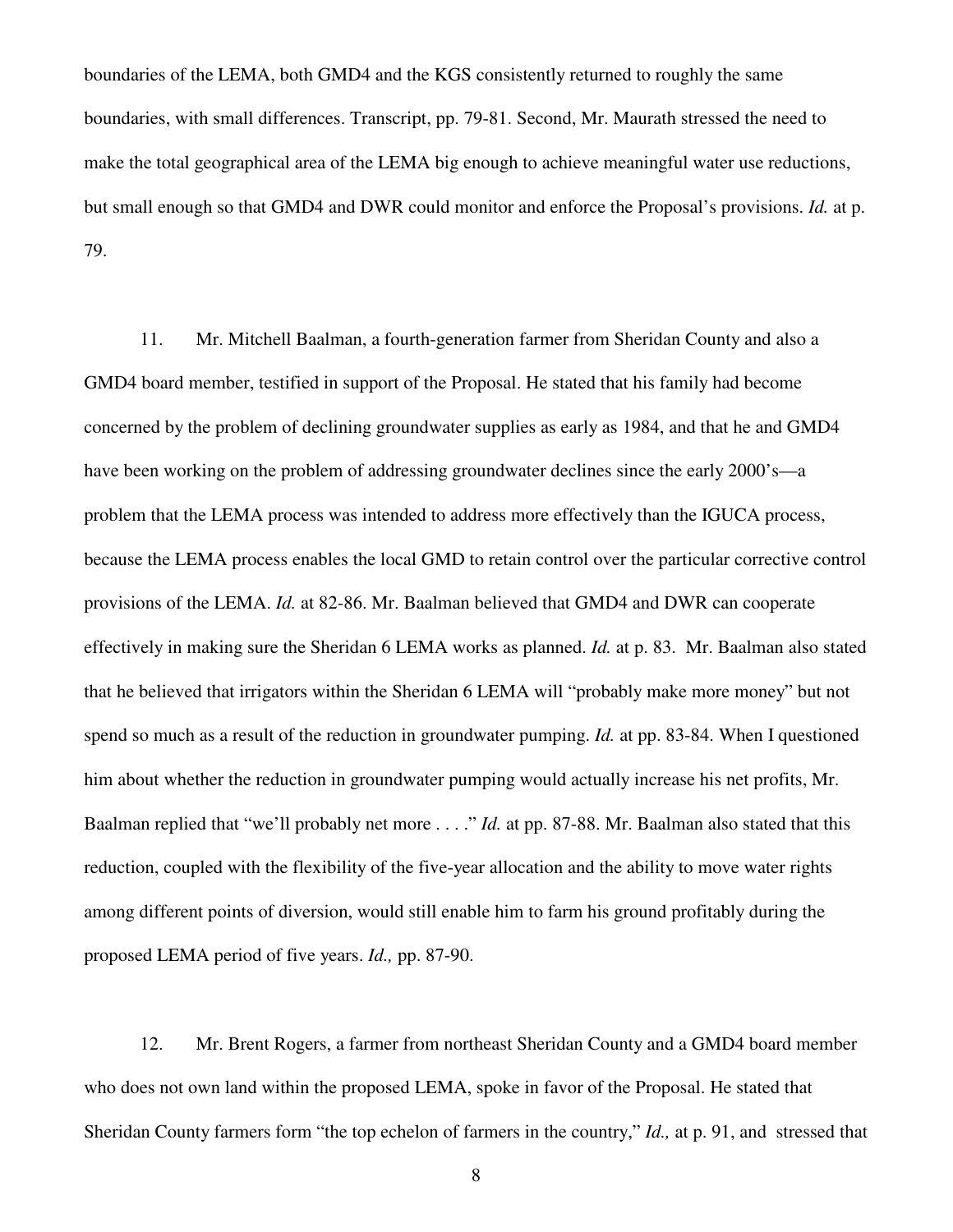their skill, together with the necessary flexibility in water use afforded by the Proposal, would allow them to stay in business despite the reduction in groundwater use. "I think they're going, they're going to be fine." *Id.* 

13. Mr. Roch Meier, a farmer whose water rights are contained within the proposed LEMA's boundaries, spoke in favor of the Proposal, and provided some information about corn yields from his irrigated fields. Mr. Meier used 17 inches of water on one field in 2012, and that field yielded 249 bushels of corn per acre; he used 10.5 inches of water on a different field (roughly 95% of the Proposal's annual limitation of 11 inches), which yielded 193 bushels per acre. Based on his experience, the difference in yields between full and reduced irrigation, 56 bushels, resulted from the 6.5 inch difference in the amount of irrigated water. *Id.,* pp. 92-93. Put another way, a 38.2% reduction in water use translated to a 22.5% reduction in corn yield. Mr. Meier believed that the water savings was worth the sacrifice in yields, because it would allow the farm families of Sheridan County to continue to irrigate their ground in future generations. *Id.* at p. 94.

14. Mr. Harold Murphy, a farmer with water rights who lives in Selden, Kansas, provided both oral and written testimony for the first hearing in this matter, and he spoke at this second hearing as well. Mr. Murphy stated two criticisms of the Proposal's allowance to transfer authorized quantities of water among different points of diversion. First, Mr. Murphy believed that this allowance would enable those with more wells to use more water per acre than those with fewer wells, an unequal result with which he disagreed. Second, be believed that this allowance would enable those water rights owners whose wells cannot physically pump 11 inches per year to transfer their remaining capacity to other wells, worsening the depletion problem for future generations and "enabling those users with more wells to use more water unfairly, unequally, than what is now permitted." *Id.,* at pp. 95-96.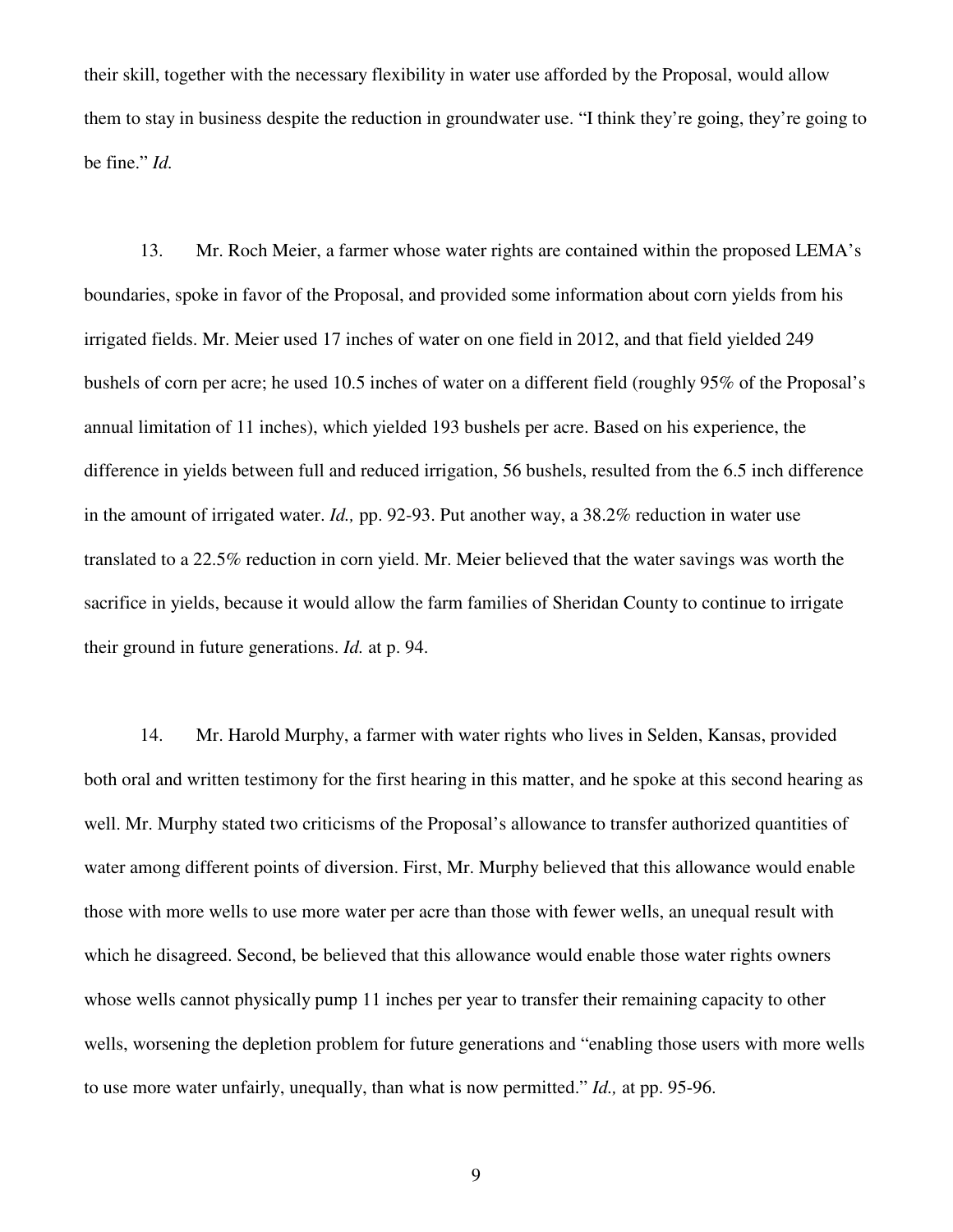15. Mr. Gary Moss, a farmer in Sheridan County with water rights within the proposed LEMA, spoke in favor of the Proposal. He argued that the Proposal should be extended throughout GMD4 entirely, and not just limited to the Sheridan 6 HPA. *Id.* at p. 97. However, Mr. Moss expressed similar concerns to those of Mr. Murphy. Namely, Mr. Moss believed that the Proposal's flexibility provisions, without limitation, would enable people to purchase crippled water rights that cannot pump enough water to irrigate their present place of use, and move that water to the purchasers' place of use, producing a situation where, at least theoretically, more water would be used under the Proposal than without it. Mr. Moss recommended that there should be a distance limitation on moving such water. *Id.*  at pp. 98-99.

16. Jeff Younger, who works for Seminole Energy Services, a provider of natural gas service to water rights owners in the area, was the last person to provide oral testimony. He spoke in favor of the Proposal, because he wants to keep selling gas to his customers, and "if we continue to do what we're doing [i.e., pump groundwater at existing rates], I might not be able to do that." *Id.,* at p. 100.

#### **IV. DISCUSSION.**

1. Because of the limited nature of this Order of Decision (*see* Section II above), and the need to establish regulatory clarity for water rights holders within the Sheridan 6 LEMA before January 1, 2013 (*see* GMD4 Exh. 1 at p. 16; GMD4 Exh. 5, p. 1), this is neither the place nor the time to engage in an extensive discussion of the various issues presented by the Proposal and the testimony. That extensive discussion will take place in the order of designation. The process by which GMD4 has produced the Proposal, and the purpose with which it has pursued this LEMA, deserve praise. As Mr. Bossert stated, "[i]n the end, the consensus was that consensus was the preferred approach." Transcript, p. 31. However, there are five issues which merit limited discussion here.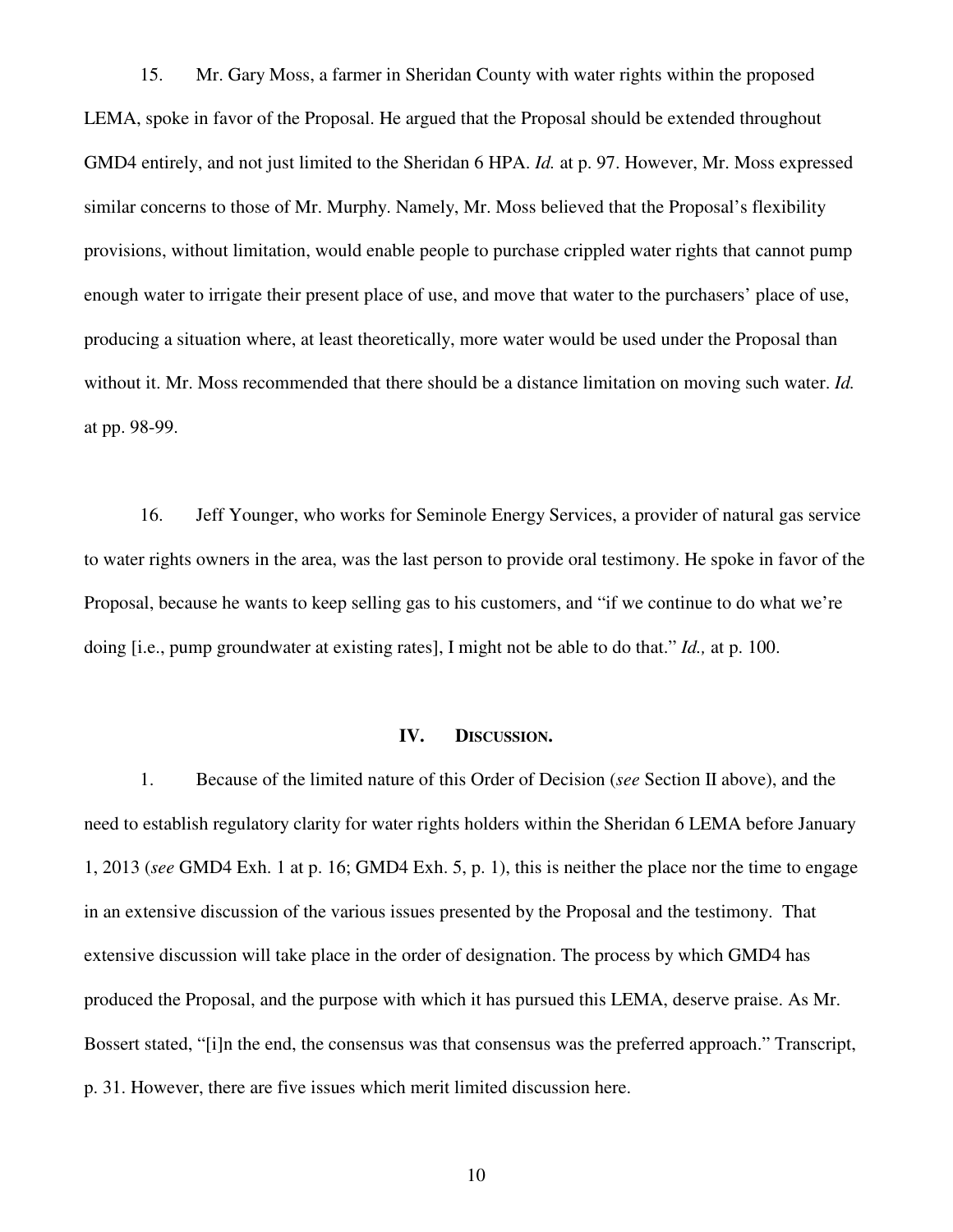2. First, there is the issue of the geographical boundaries of the Sheridan 6 LEMA. Ms. Owen's Order of October 4, 2012 contains a useful summary of this issue, DWR Exh. T, pp. 6-8. That order found the boundaries of the Sheridan 6 LEMA to be reasonable. *Id.* At the second hearing, both GMD4 provided substantial testimony defending these boundaries, which are based upon technical methods of hydrogeologic analysis, reasoned decisions concerning the appropriate hydrological criteria for choosing the boundaries, and extensive deliberations within GMD4 and among the stakeholders within the Sheridan 6 high priority area— taken together, a process that dates back to 1999. *See generally* GMD4 Exh. 1, pp. 2-10. There was no testimony presented at the second hearing that attempted to discredit the boundaries contained in the Proposal. In determining the boundaries, it is clear that GMD4 took pains to base them upon sound and well-developed hydrological data, reasoned and iterative technical criteria, and consensus-based decision-making. Similarly, the size of the proposed LEMA allows a substantial reduction in groundwater pumping, but one that can be monitored and enforced effectively and manageably by DWR, GMD4, KGS, and by the water rights owners themselves.

3. Second, there is the issue of a potential conflict in water law doctrine. The Chief Engineer has the general statutory duty to enforce and administer the water laws of Kansas "in accordance with the rights of priority of appropriation." K.S.A. 82a-706. By contrast, the Proposal reduces all nondomestic water rights of the same use made of water by the same amount, regardless of priority. GMD4 Exh. 1, App. 1, p. 19. However, the Proposal, together with the testimony, appear to render this conflict more apparent than real. The Proposal sets all irrigation water rights at a 55 inch allocation for five years, and several experienced irrigators within the Sheridan 6 LEMA gave oral testimony stating that this would be sufficient water for their needs, obviating the need for priority administration. *See, e.g.,*  Transcript at pp. 87-90 (Baalman); *Id.* at p. 91 (Rogers). No one testified that 11 inches would be insufficient for their irrigation needs. Furthermore, the Proposal allows irrigators to move water around within their allocations, and to obtain water rights from others within the LEMA boundaries. GMD4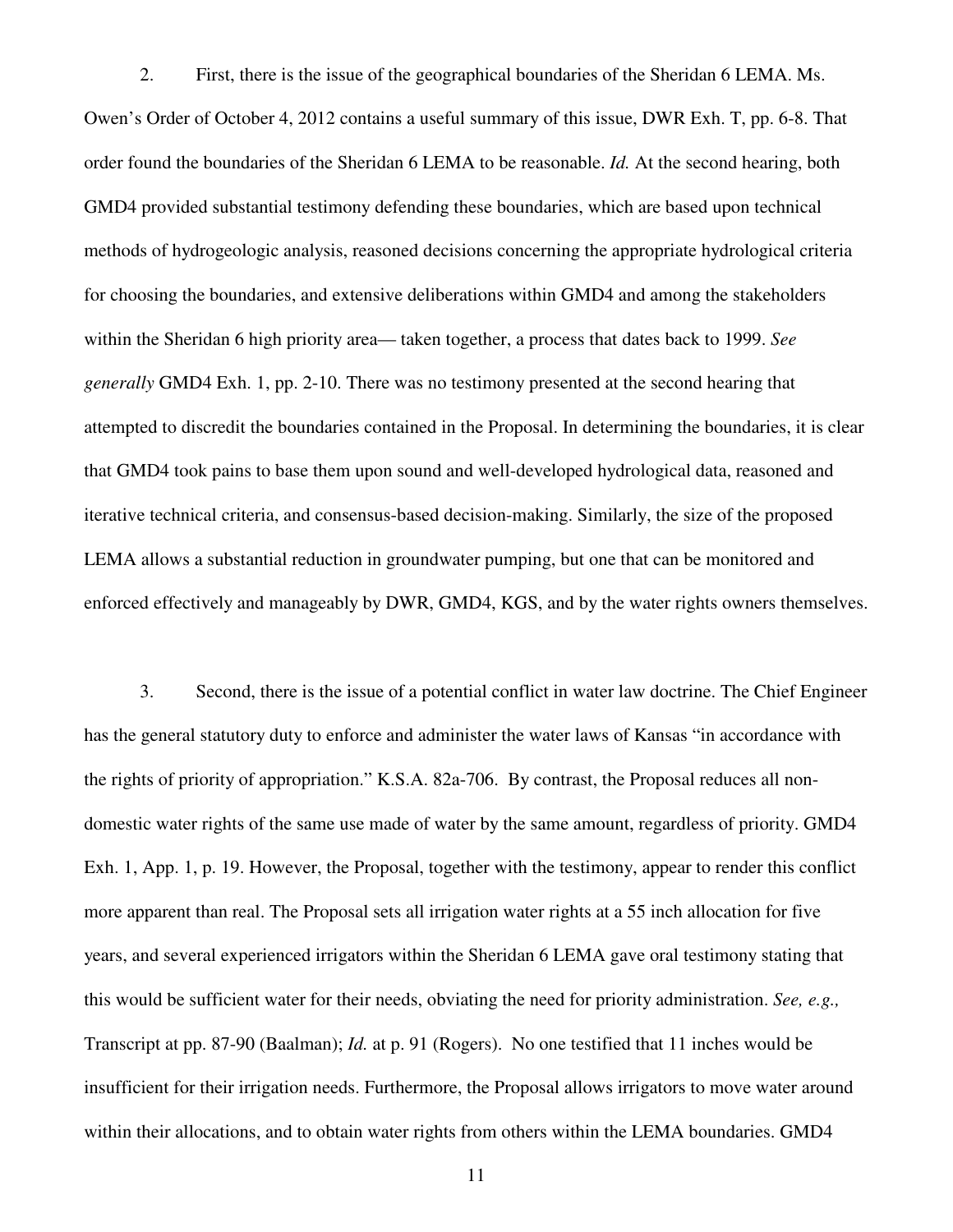Exh. 1, App. 1, p. 19. And in the event that a senior water right is impaired as a result of direct well interference by a junior right, the GMD4 testimony makes clear that such a senior right will be entitled to request an impairment investigation by DWR. GMD4 Exh. 1, p. 15.

4. Third, there is the issue of treating different uses made of water differently under the Proposal. The Proposal reduces irrigation water rights more than recreational water rights; and while stockwatering water rights are restricted under the Proposal to require good management, the proportionate reduction for this use is not clear. This also presents a potential conflict in water law doctrine. With certain exceptions that do not apply here, the date of priority of a water right and not the purpose of its use determines the right to use water, K.S.A. 82a-707(b); but that priority only engages "when the [water] supply is not sufficient to satisfy all water rights." *Id.* As the stockwatering uses comprise a small fraction of the total reduction in groundwater use during the Sheridan 6 LEMA Period, and for the reasons set forth in Paragraph 3 above, this third issue is not sufficiently problematic to reject or require modification of the Proposal.

5. Fourth, there is the issue of flexibility. Some irrigators within GMD4 expressed concerns that the Proposal's provisions for moving the authorized quantities of irrigation water rights within an allocation, and for moving water rights' place of use from one part of the proposed LEMA to another, would favor those with multiple water rights at the expense of those with single rights, and would also promote the mining of wells that, because they are currently rate-challenged, might not otherwise be used absent the allocations. *See, e.g.,* Transcript at pp. 95-96 (Mr. Murphy); pp. 98-99 (Mr. Moss). These are astute concerns. However, GMD4 appears to have anticipated them, and its testimony largely assuages them. The movement of water by such transfers is limited by the boundaries of the LEMA, and by the cap on irrigation allocations at the authorized quantities of their constituent rights. *See* GMD4 Exh. 5. For the five-year term set forth in the Proposal, I find these restrictions sufficient to alleviate the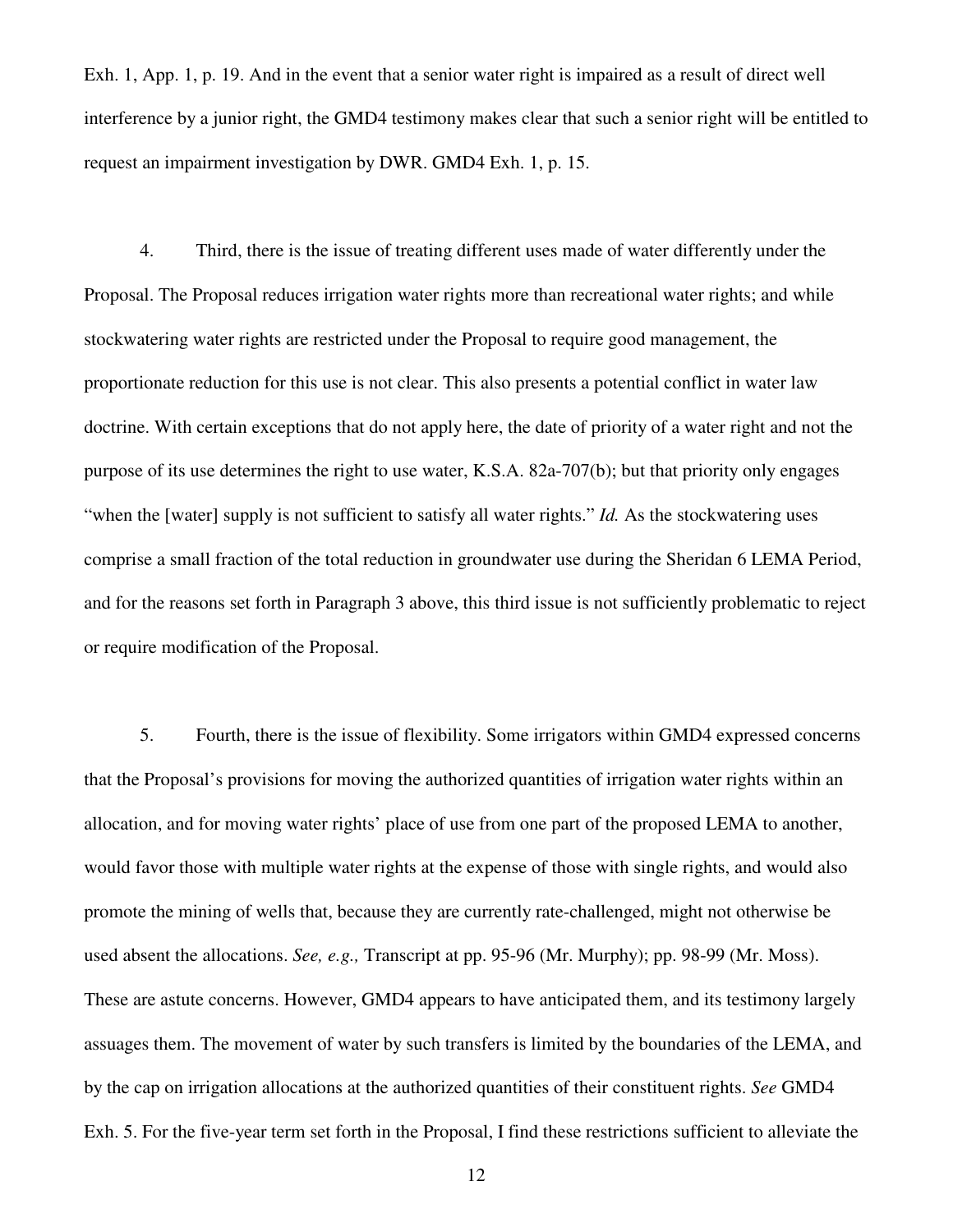Proposal's stated concerns; but I believe that the longer-term management of the Sheridan 6 LEMA area will require a careful evaluation as to whether the Proposal's flexibility creates problems in specific areas. The forthcoming order of designation will contain a monitoring plan sufficient to consider this concern, and will charge the LEMA review committee to consider the issue of flexibility. As for the possibility that irrigators with more rights will obtain benefits from the Proposal's flexibility provisions that not available to those with fewer or single rights, that economic—or hydraulic—inequality is a problem no chief engineer can resolve.

6. Finally, there is the issue of the limited time period of the Sheridan 6 LEMA as envisioned by the Proposal—five years. While the Proposal has set forth an attainable goal of reducing groundwater pumping by approximately 20%, the short five-year period of the Proposal threatens to undermine the fundamental purpose of the LEMA in the first place—namely, conserving and extending the practical life of the area's groundwater supply for future generations. *See, e.g.,* Transcript at p. 94 (Mr. Meier). Mr. Bossert and the board members of GMD4 who testified at the second hearing clearly stated that they understand the problem to be one that requires a long-term solution. The Proposal provides for a review committee to make recommendations for future management beyond the five-year period of the LEMA. GMD4 Exh. 1, App. 1, at pp. 22-23. However, K.S.A. 82a-1041(d) does not require a local enhanced management plan to establish a permanent reduction in groundwater use; it merely requires the plan to address the problem of declines. Nonetheless, unless this LEMA is renewed for a longer period, then the work and cooperation of GMD4, KGS and DWR will be largely wasted, and remembered as little more than a gesture.

## **V. FINDINGS OF FACT.**

1. The geographical boundaries of the Sheridan 6 LEMA Proposal contain the following sections in Sheridan County and Thomas County: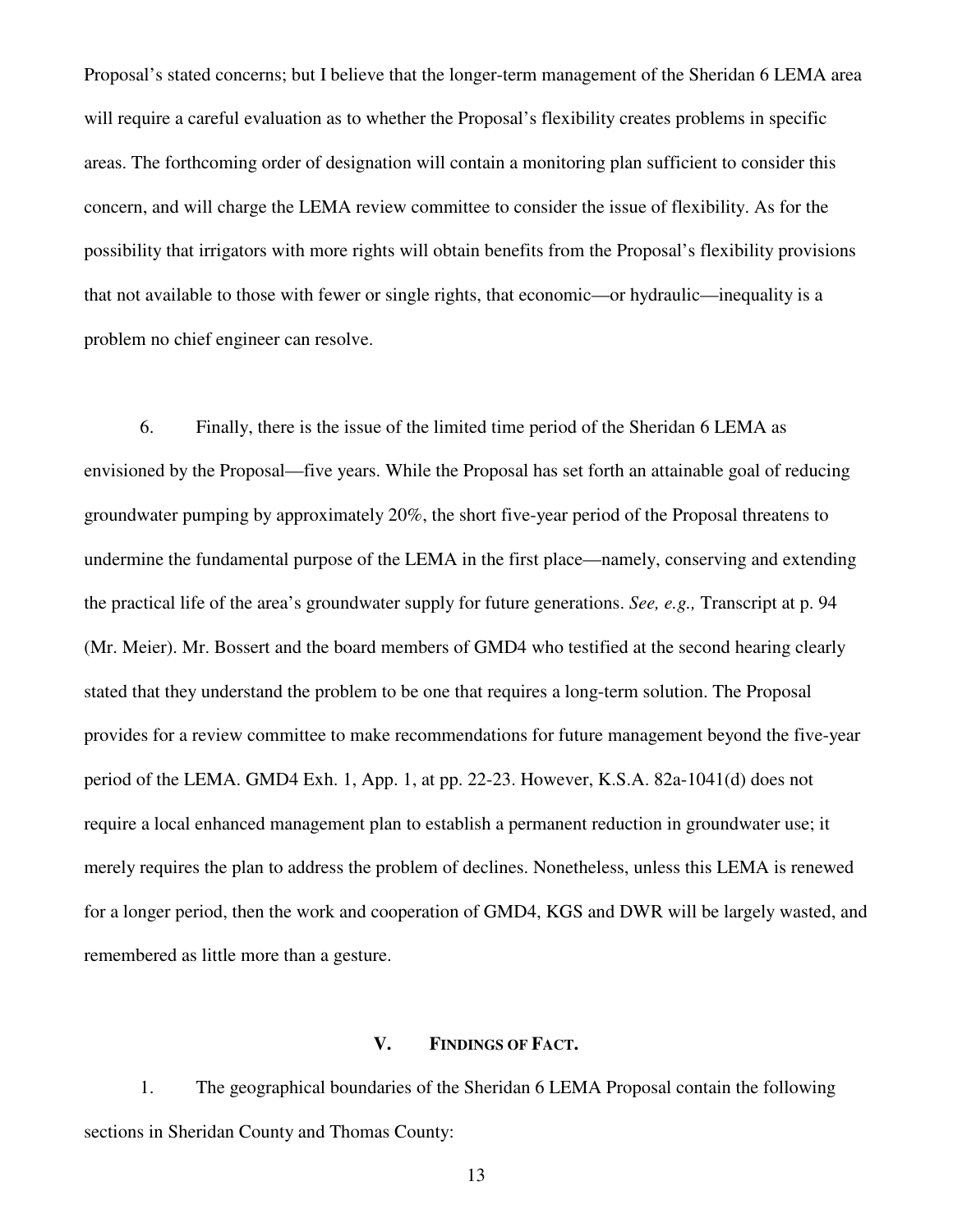TWP 7S-28W: Sections 19-21 and 28-33; TWP 7S-29W: Sections 4-9 and 16-36; TWP 7S-30W: Sections 19-36; TWP 8S-29W: Sections 1-18; TWP 8S-30W: Sections 1-18.

### Thomas County:

TWP 8S-R31W: Sections 22-27 and 34-36.

2. Groundwater levels in the area described in Paragraph 1 above are declining, in some cases precipitously; these levels have declined excessively; and the rate of withdrawal of groundwater there exceeds the rate of recharge.

3. The boundaries of the proposed LEMA are entirely within the boundaries of GMD4.

4. These boundaries are clear and reasonable.

5. The overarching goal of the Proposal is to collectively restrict diversions of nondomestic groundwater rights to no more than 114,000 acre-feet total, during the period bounded by January 1, 2013, and December 31, 2017.

6. The corrective control provisions of the Proposal are sufficient to meet this overarching goal.

7. Due to the hydrogeologic features of the aquifer in the area described in Paragraph 1, the reduction in groundwater pumping by water rights owners within the proposed LEMA should inure almost entirely to their future benefit.

8. The irrigators within the proposed LEMA can sustain their irrigated farming operations profitably with the Proposal's five-year allocation of 55 inches, which is sufficient to meet their needs.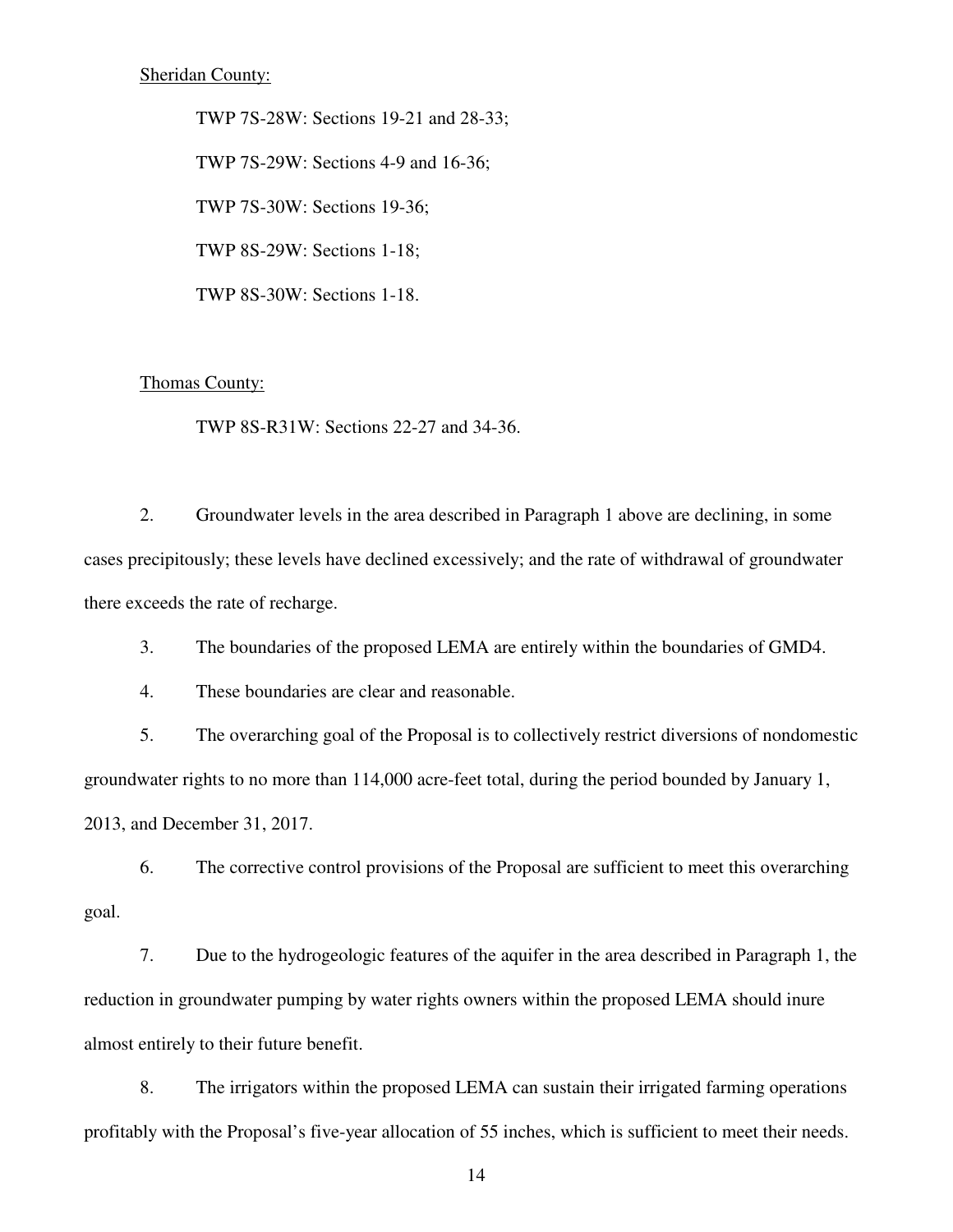#### **VI. CONCLUSIONS OF LAW.**

1. Notice of the first public hearing in this matter was proper and complied with the requirements of K.S.A. 82a-1041(b).

2. Notice of the second public hearing in this matter was proper and complied with the requirements of K.S.A. 82a-1041(b).

3. The second hearing took place according to the requirements of K.S.A. 82a-1041.

4. K.S.A. 82a-1041(d)(1) allows acceptance of a local enhanced management plan, provided that the Chief Engineer finds the plan to be "sufficient to address" groundwater declines, or "sufficient to address" the disparity between groundwater withdrawals and recharge. K.S.A. 82a-1041(d)(1) (with apposite reference to K.S.A. 82a-1036(a)-(b)). It must be stressed that a finding of such sufficiency does not mean that such a plan is sufficient to resolve such declines and disparity over the long term.

5. The Proposal is "sufficient to address" these problems within the modest confines of K.S.A. 82a-1041(d)(1), because it reduces overall groundwater usage by approximately 20% for a period of five years.

6. The Proposal is consistent with the KWAA and with other Kansas law.

7. The Proposal comports with the public interest of the inhabitants of the State of Kansas pursuant to K.S.A. 82a-1020 and the KWAA.

#### **VII. ORDER OF DECISION.**

NOW, THEREFORE, for the reasons set forth above, it is the decision and order of the Chief Engineer that the Proposal is sufficient to address the decline in groundwater levels in the area in question.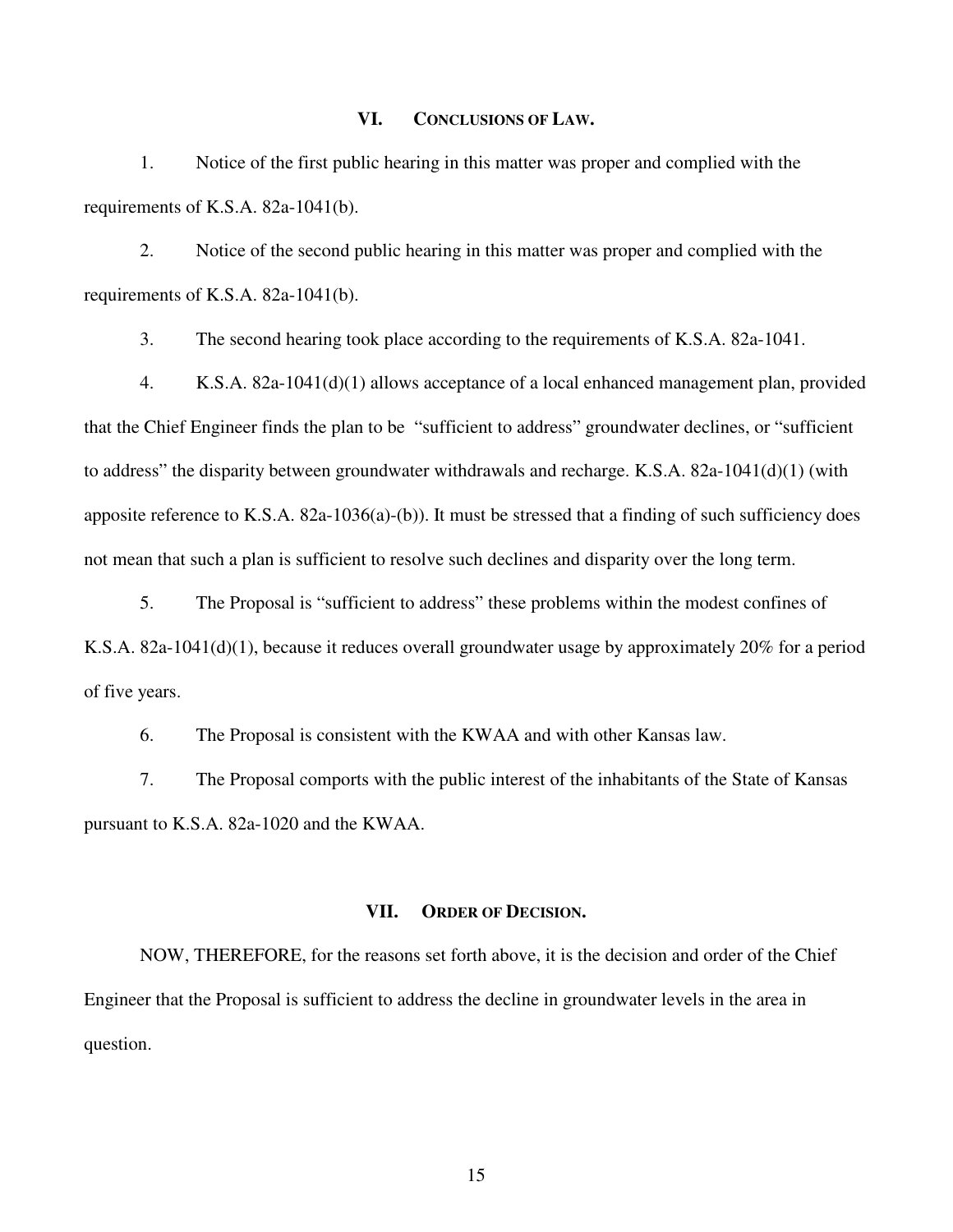1. The geographical boundaries of the Sheridan 6 LEMA shall be as follows and shall contain all points of diversion that are located within the following sections in Sheridan County and Thomas County:

## Sheridan County:

 TWP 7S-28W: Sections 19-21 and 28-33; TWP 7S-29W: Sections 4-9 and 16-36; TWP 7S-30W: Sections 19-36; TWP 8S-29W: Sections 1-18; TWP 8S-30W: Sections 1-18.

# Thomas County:

TWP 8S-R31W: Sections 22-27 and 34-36.

2. This Order shall be in effect immediately, and shall govern all irrigation, stockwatering, and recreational rights within the Sheridan 6 LEMA between January 1, 2013, and December 31, 2017. This five-year term shall be known as the "Sheridan 6 LEMA Period."

3. The total amount of diversions of water within the Sheridan 6 LEMA shall be restricted to no more than 114,000 acre-feet of water, to be diverted during the Sheridan 6 LEMA Period.

4. Each irrigation water right within the Sheridan 6 LEMA shall be limited to a total maximum quantity of 55 inches per irrigated acre for the Sheridan 6 LEMA Period. This five-year quantity of 55 inches shall be known as the "initial irrigation allocation," and shall be quantified according to the procedure set forth in the Proposal, GMD4 Exh. 1, Appendix 5, p. 35. The initial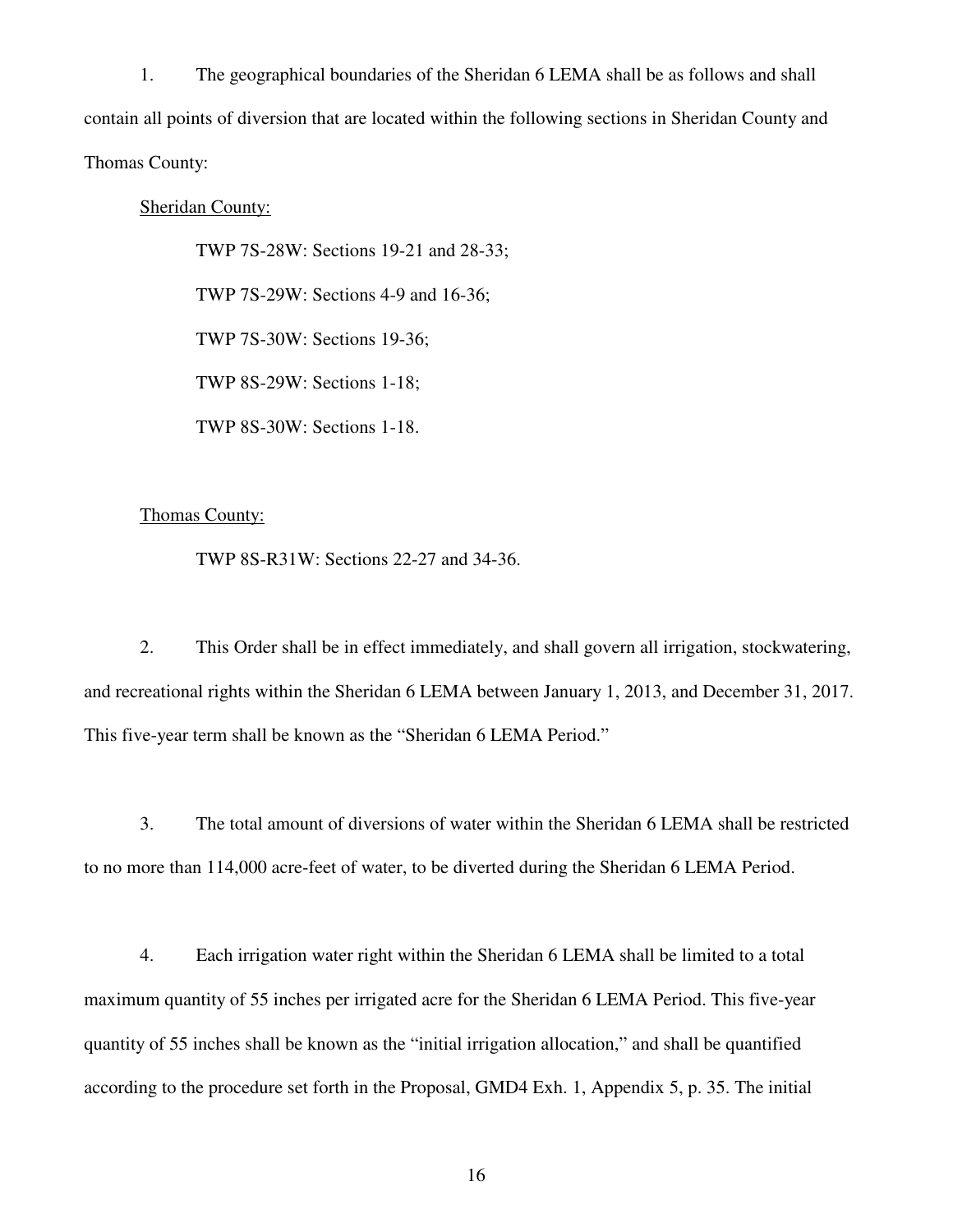irrigation allocation may be increased or decreased subject to the terms and limitations set forth below. In the event of such increase or decrease, that allocation shall be known as the "irrigation allocation."

5. Individual points of diversion pumping to a common irrigation system or systems shall be provided a single allocation for the total system irrigated acres. The total amount of water pumped by all of the points of diversion must remain within that system's allocation.

6. Multiple irrigation allocations may be combined into an irrigation allocation account, which may be apportioned to the irrigation water rights' individual points of diversion within that irrigation allocation account, provided the total allocation account is not exceeded.

7. Irrigation allocations may be transferred to a different place of use and/or point of diversion within the Sheridan 6 LEMA, provided that the transferors and transferees of such allocations comply with GMD4 procedures for approving these transfers. All such transfers shall be limited to the Sheridan 6 LEMA Period. No such transfers shall take place until GMD4 develops appropriate procedures and forms that comply with the KWAA, the GMDA, and the terms of this Order and the forthcoming order of designation.

8. Whether through transfer, purchase, lease, or other conveyance, no irrigation allocation within the Sheridan 6 LEMA shall exceed 5 times the annual quantity of water authorized by the irrigation water right or rights that comprise the irrigation allocation.

9. No irrigation allocation shall be allowed to pump more than the annual quantity of water authorized by its constituent irrigation water right or rights in any single year.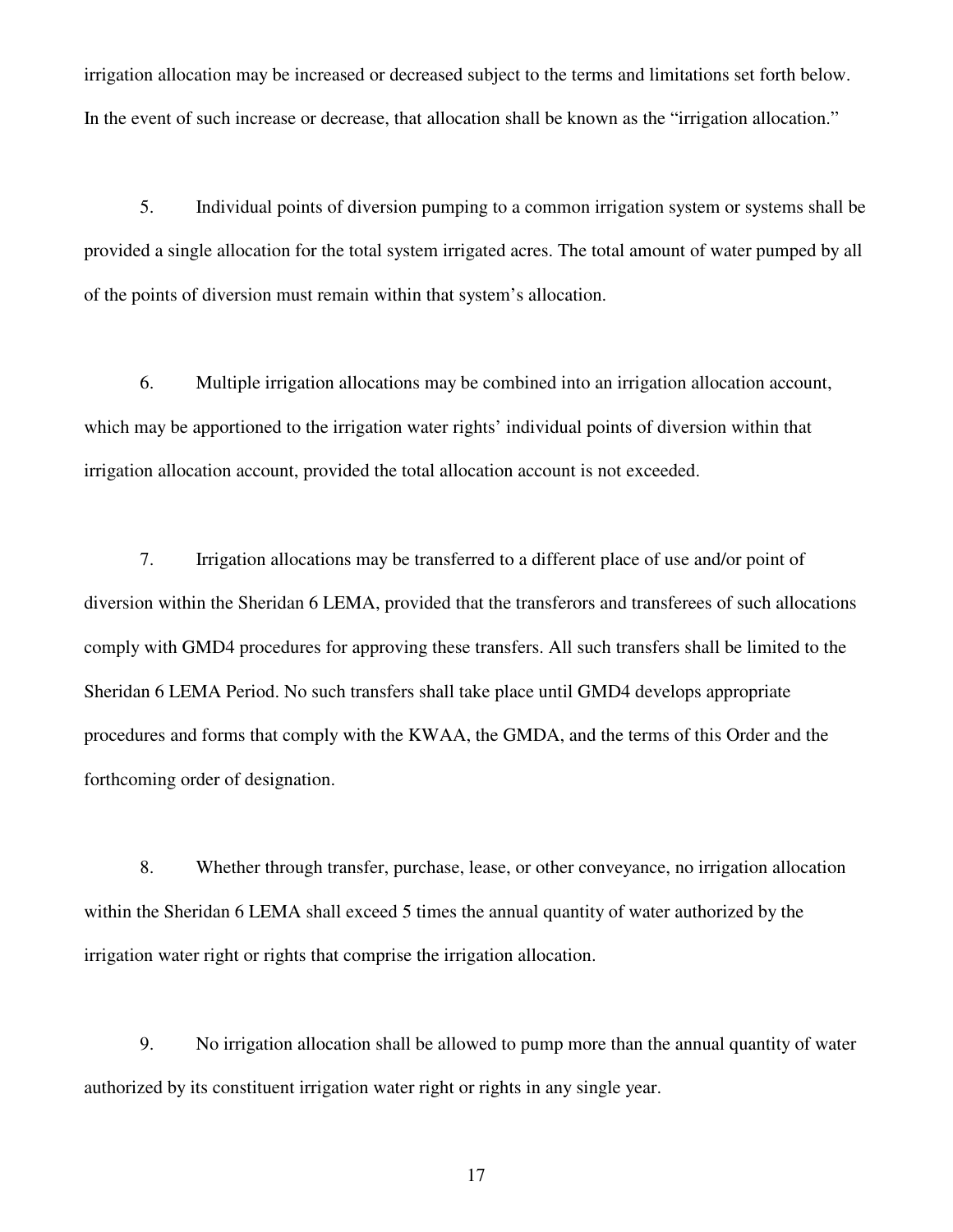10. No irrigation water right within a 5-year allocation status established pursuant to K.A.R. 5-5-11 shall receive an irrigation allocation that exceeds its current allocation limit under that regulation.

11. Each and every irrigation allocation shall be assigned to a specific point or points of diversion, and shall consist of all of the water rights and appurtenant acres related to that point of diversion.

12. Before October 1, 2013, any irrigation allocation may be converted to a Multi-year flex account ("MYFA") pursuant to K.S.A. 82a-736 and its attendant regulations, provided that such allocation is eligible for a MYFA, and provided further that the MYFA quantity or quantities of water do not exceed the irrigation allocation. After October 1, 2013, no conversions to MYFA's shall be allowed.

13. For any irrigation water right enrolled in any state or federal conservation program approved pursuant to K.S.A. 82a-741 and/or K.A.R. 5-7-4, whose conservation term expires on or before September 30, 2017, the initial irrigation allocation for such right shall be limited to 11 acreinches per acre for the remaining years of the Sheridan 6 LEMA period.

14. Any irrigation water right enrolled into, contracting with, or officially participating in a reduced water use program (such as AWEP, EQIP, or the Northwest Kansas Groundwater Conservation Foundation) during the Sheridan 6 LEMA period shall not be allowed to transfer any part of its initial irrigation allocation.

15. All stockwatering water rights within the Sheridan 6 LEMA shall be granted an allocation for use based on 12 gallons per head per day, according to their licensed lot capacity as of December 31,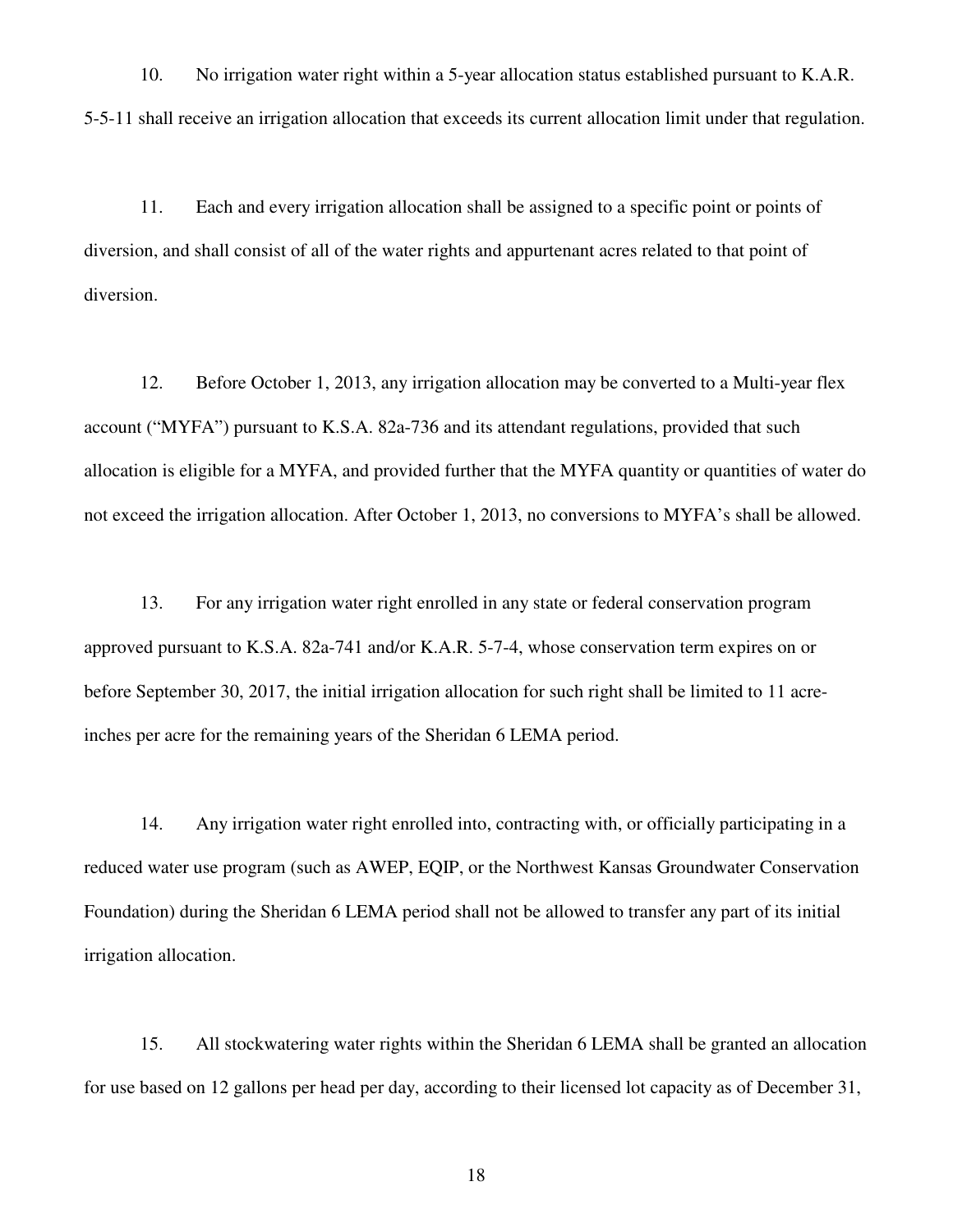2010, for the Sheridan 6 LEMA Period. This quantity of 12 gallons per head per day shall include both drinking water and additional quantities for servicing/flushing, as those terms are used in K.A.R. 5-3-22.

16. All stockwatering water rights within the Sheridan 6 LEMA shall be converted to a fiveyear allocation, to be known as the "initial stockwatering allocation."

17. The initial stockwatering allocation may be increased or decreased by purchase, sale, transfer, or other conveyance of water rights and water allocations. In the event of any modification in quantity from the initial stockwatering allocation, that subsequent allocation shall be known as the "stockwatering allocation."

18. Recreational water rights shall be limited to 90% of their annual authorized quantity as of December 31, 2010.

19. GMD4 shall develop procedures by which nondomestic water rights within the Sheridan 6 LEMA are converted to their initial allocations, as well as the procedures by which the initial allocations are subsequently modified, and all such procedures shall be subject to the approval of the Chief Engineer.

20. Pursuant to K.S.A. 82a-1041(f), an order of designation shall be issued within a reasonable time of this Order of Decision, setting forth the complete terms for the Sheridan 6 LEMA, including violations, metering, monitoring and enforcement, accounting, corrective control provisions, an advisory committee, review of LEMA orders, impairment complaints, and other terms as necessary.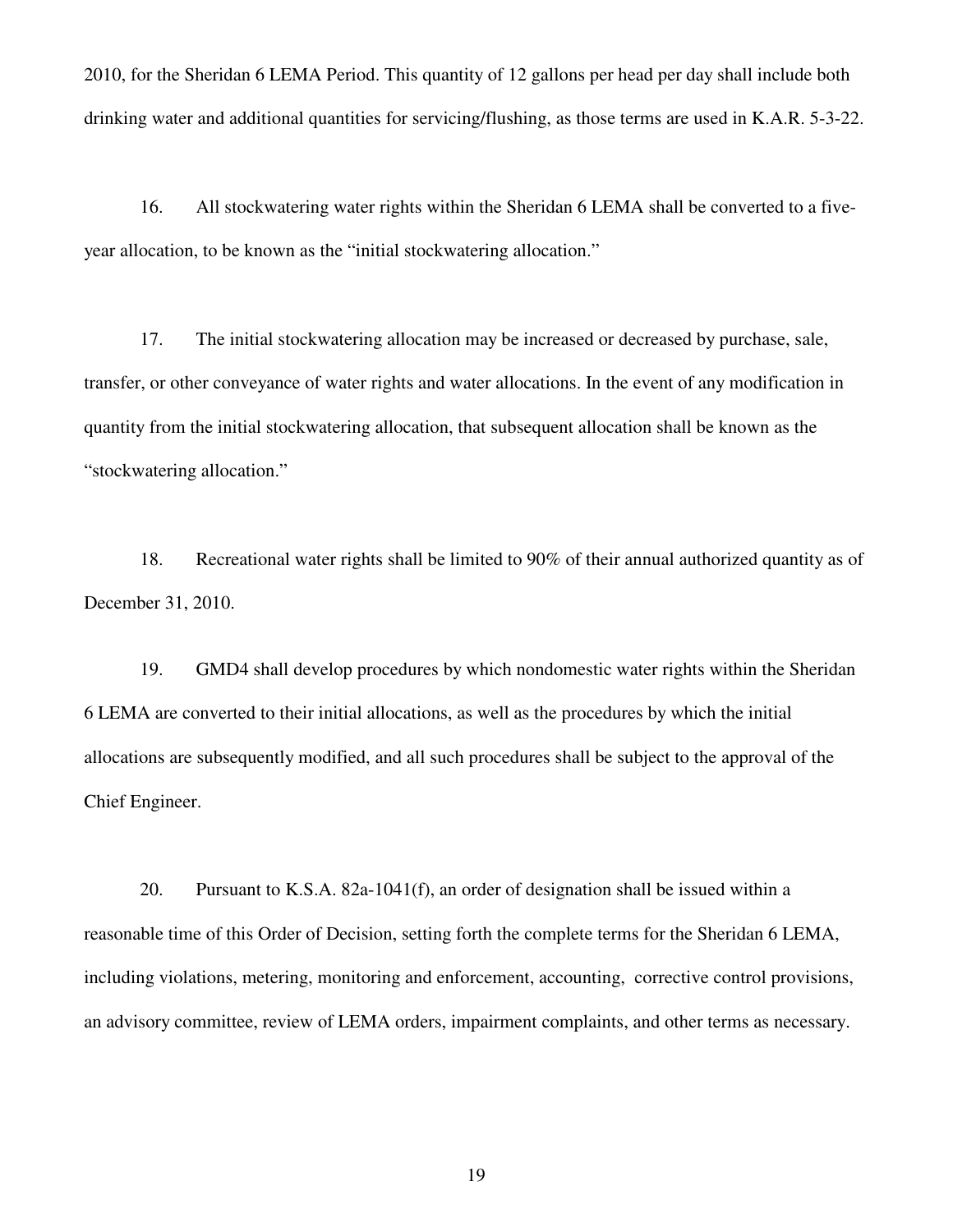21. Because this Order of Decision accepts the Proposal pursuant to K.S.A. 82a-1041(d)(1) as set forth herein, K.S.A. 82a-1041(e) requires me to issue an order of designation "within a reasonable time...." The order of designation is subject to the requirements set forth in K.S.A. 82a-1041(e)-(g). As an order of decision issued pursuant to K.S.A. 82a-1041(d)(1), this Order of Decision is a final order, but because the order of designation must now be issued subsequently to this Order of Decision, this Order of Decision is not final agency action as defined by K.S.A. 77-607(b)(2).

DWR shall distribute this Order of Decision to all water right holders in the Sheridan 6 22. LEMA.

This Order of Decision shall be published electronically by posting on both the GMD4 23. and DWR websites.

## IT IS SO ORDERED.

Dated at Topeka, Kansas, this 31<sup>st</sup> day of December, 2012.

David W. Barfield Chief Engineer Division of Water Resources, Kansas Department of Agriculture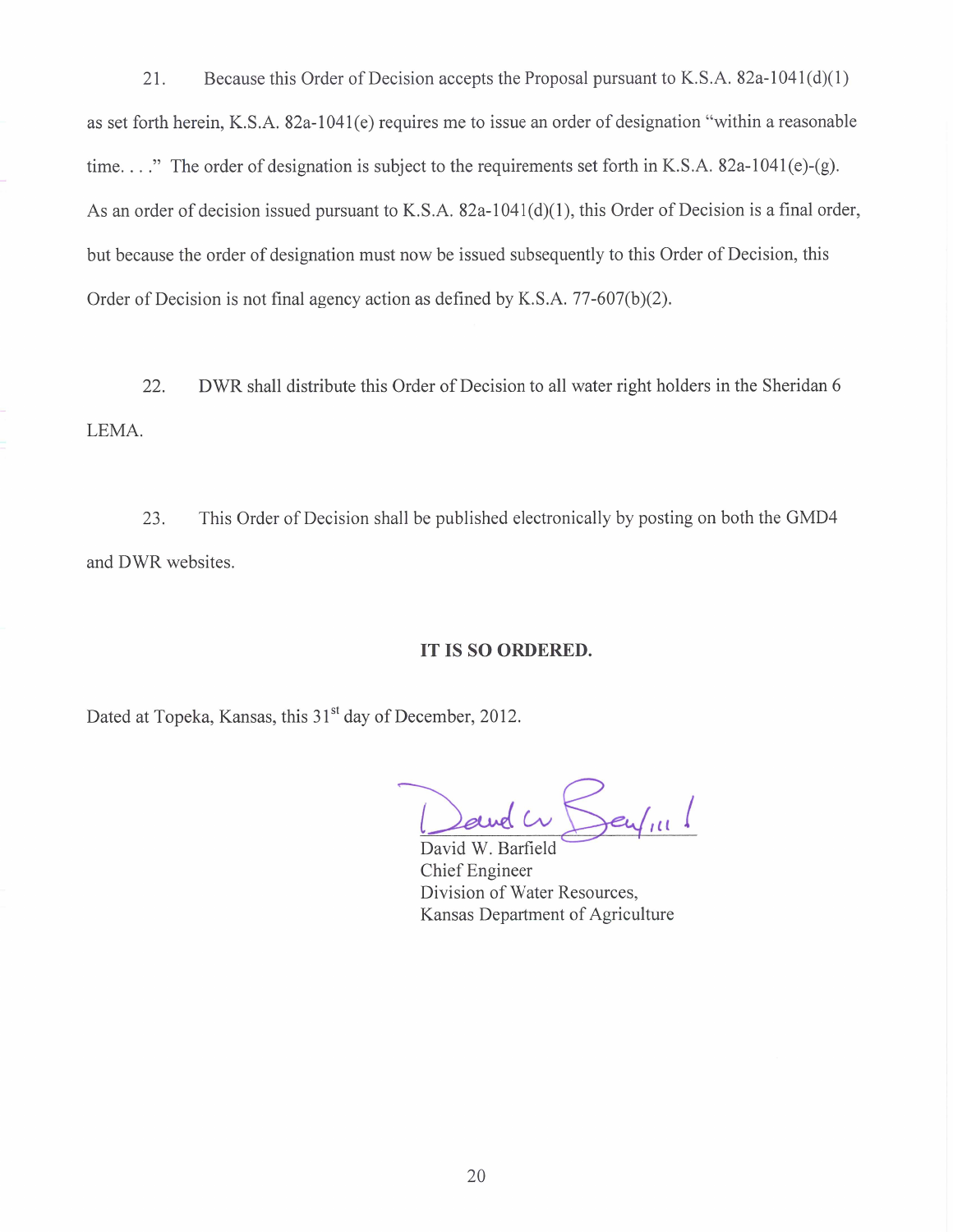PREPARED BY:

Burke W. Griggs, #22805 Division of Water Resources, Kansas Department of Agriculture<br>109 S.W. 9<sup>th</sup> St., 4<sup>th</sup> Floor<br>Topeka, Kansas 66612 Telephone: (785) 296-4623 burke.griggs@kda.ks.gov Attorney for the Chief Engineer

APPROVED BY:

A. Mason, #11665

4 E. 18; P.O. Box 767<br>Goodland, Kansas 67735 Telephone: (785) 890-6588

Attorney for GMD4